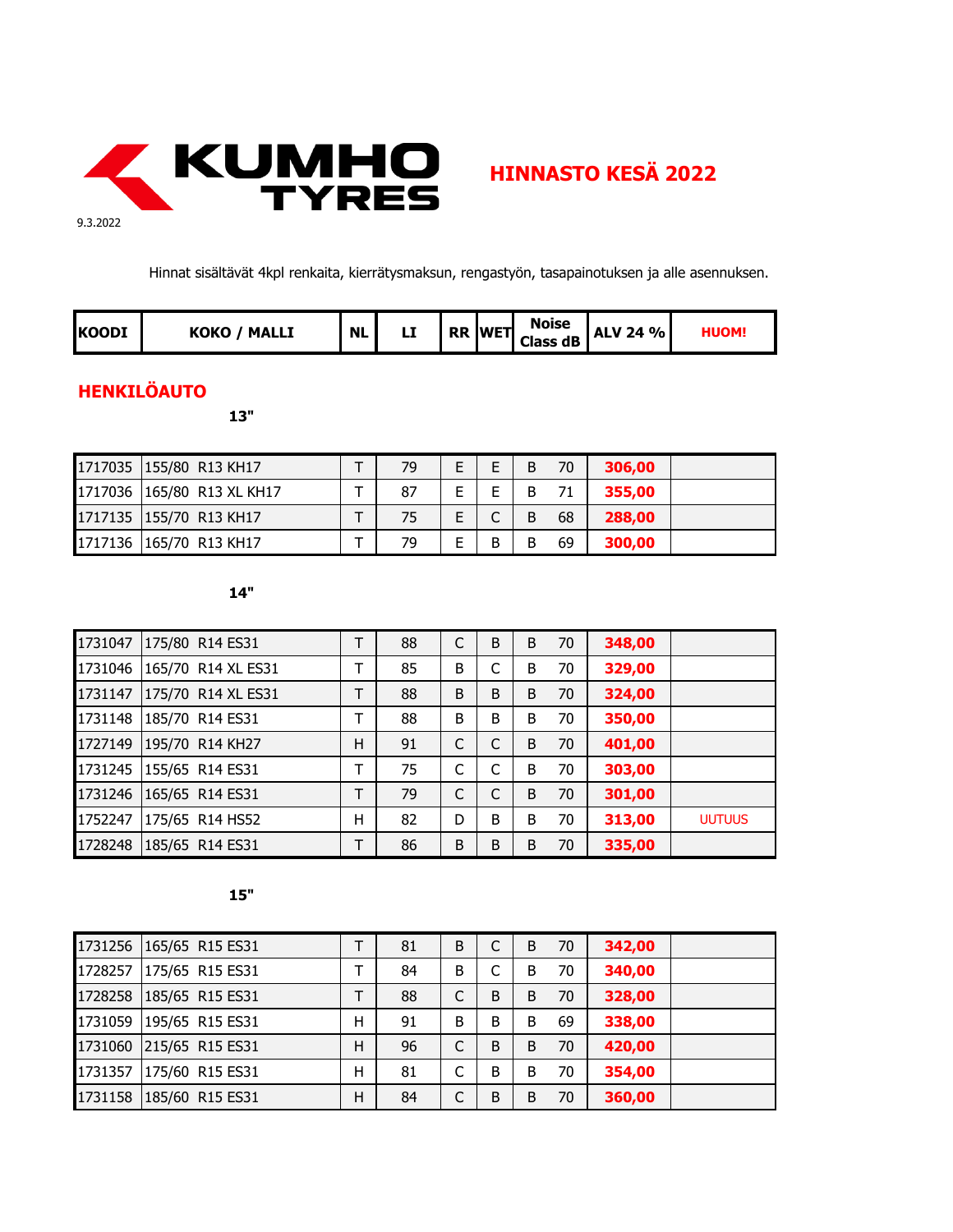| <b>KOODI</b> | <b>KOKO / MALLI</b> | <b>NL</b> | LI |   | <b>RR WET</b> |   | <b>Noise</b><br><b>Class dB</b> | <b>ALV 24 %</b> | <b>HUOM!</b>  |
|--------------|---------------------|-----------|----|---|---------------|---|---------------------------------|-----------------|---------------|
| 1728359      | 195/60 R15 ES31     | Н         | 88 | B | B             | B | 70                              | 361,00          |               |
| 1751360      | 225/60 R15 HS51     | W         | 96 | E | B             | B | 71                              | 451,00          | <b>DOT18</b>  |
| 1752458      | 185/55 R15 HS52     | Н         | 82 | D | A             | B | 70                              | 357,00          | <b>UUTUUS</b> |
| 1752459      | 195/55 R15 HS52     | H         | 85 | D | A             | B | 71                              | 381,00          | <b>UUTUUS</b> |
| 1727559      | 195/50 R15 KH27     | Н         | 82 | E |               | B | 70                              | 322,00          |               |

| ÷<br>×                 |  |
|------------------------|--|
| a.<br>×<br>I<br>×<br>٠ |  |

| 1728460 | 205/60 R16 ES31     | Η | 92 | B  | $\mathsf{C}$ | B | 70 | 390,00 |               |
|---------|---------------------|---|----|----|--------------|---|----|--------|---------------|
| 1728461 | 215/60 R16 ES31     | v | 95 | B  | B            | B | 70 | 465,00 |               |
| 1727462 | 225/60 R16 KH27     | V | 98 | C  | C            | B | 71 | 498,00 |               |
| 1752468 | 185/55 R16 HS52     | v | 83 | D  | A            | B | 70 | 416,00 | <b>UUTUUS</b> |
| 1727469 | 195/55 R16 KH27     | Η | 87 | E. | C            | B | 70 | 388,00 |               |
| 1728470 | 205/55 R16 ES31     | н | 91 | B  | B            | B | 69 | 346,00 |               |
| 1731071 | 205/55 R16 XL ES31  | H | 94 | B  | B            | B | 70 | 364,00 |               |
| 1752470 | 205/55 R16 HS52     | v | 91 | C  | A            | B | 71 | 363,00 | <b>UUTUUS</b> |
| 1751471 | 215/55 R16 HS51     | V | 93 | E. | B            | B | 69 | 442,00 | poistuva      |
| 1752471 | 215/55 R16 HS52     | v | 93 | C  | A            | B | 71 | 454,00 | <b>UUTUUS</b> |
| 1752472 | 225/55 ZR16 HS52    | W | 95 | C  | A            | B | 71 | 508,00 | <b>UUTUUS</b> |
| 1752568 | 185/50 R16 HS52     | v | 81 | D  | A            | B | 70 | 421,00 | <b>UUTUUS</b> |
| 1752569 | 195/50 R16 XL HS52  | V | 88 | C  | A            | B | 72 | 431,00 | <b>UUTUUS</b> |
| 1713570 | 205/50 R16 HS51     | v | 87 | C  | B            | B | 69 | 425,00 | poistuva      |
| 1752570 | 205/50 R16 HS52     | W | 87 | C  | A            | B | 72 | 444,00 | <b>UUTUUS</b> |
| 1751572 | 225/50 ZR16 HS51    | W | 92 | C  | B            | B | 69 | 519,00 |               |
| 1752669 | 195/45 R16 XL HS52  | V | 84 | D  | A            | B | 72 | 391,00 | <b>UUTUUS</b> |
| 1771670 | 205/45 ZR16 XL PS71 | W | 87 | E  | B            | B | 72 | 443,00 |               |
| 1771671 | 215/45 R16 XL HS52  | v | 90 | C  | A            | B | 72 | 452,00 | <b>UUTUUS</b> |

| 1752570 | 205/55<br><b>R17 XL HS52</b> | ۷ | 95  | C | A | B | 72 | 511,00 | <b>UUTUUS</b> |
|---------|------------------------------|---|-----|---|---|---|----|--------|---------------|
| 1751473 | 215/55 ZR17 HS51             | W | 94  | C | B | B | 69 | 499,00 |               |
| 1752571 | 215/55 ZR17 XL HS52          | W | 98  | C | A | B | 72 | 531,00 | <b>UUTUUS</b> |
| 1731474 | 225/55 ZR17 XL ES31          | W | 101 | B |   | B | 70 | 538,00 |               |
| 1751475 | 235/55 ZR17 XL HS51          | W | 103 | C | B | B | 69 | 522,00 | poistuva      |
| 1752573 | 235/55 ZR17 XL HS52          | W | 103 | C | A | B | 72 | 553,00 | <b>UUTUUS</b> |
| 1728580 | 205/50 ZR17 XL ES31          | W | 93  | B |   | B | 70 | 481,00 |               |
| 1771571 | 215/50 ZR17 XL PS71          | W | 95  | C | A | B | 72 | 499,00 | poistuva      |
| 1752581 | 215/50 ZR17 XL HS52          | W | 95  | C | A | B | 72 | 512,00 | <b>UUTUUS</b> |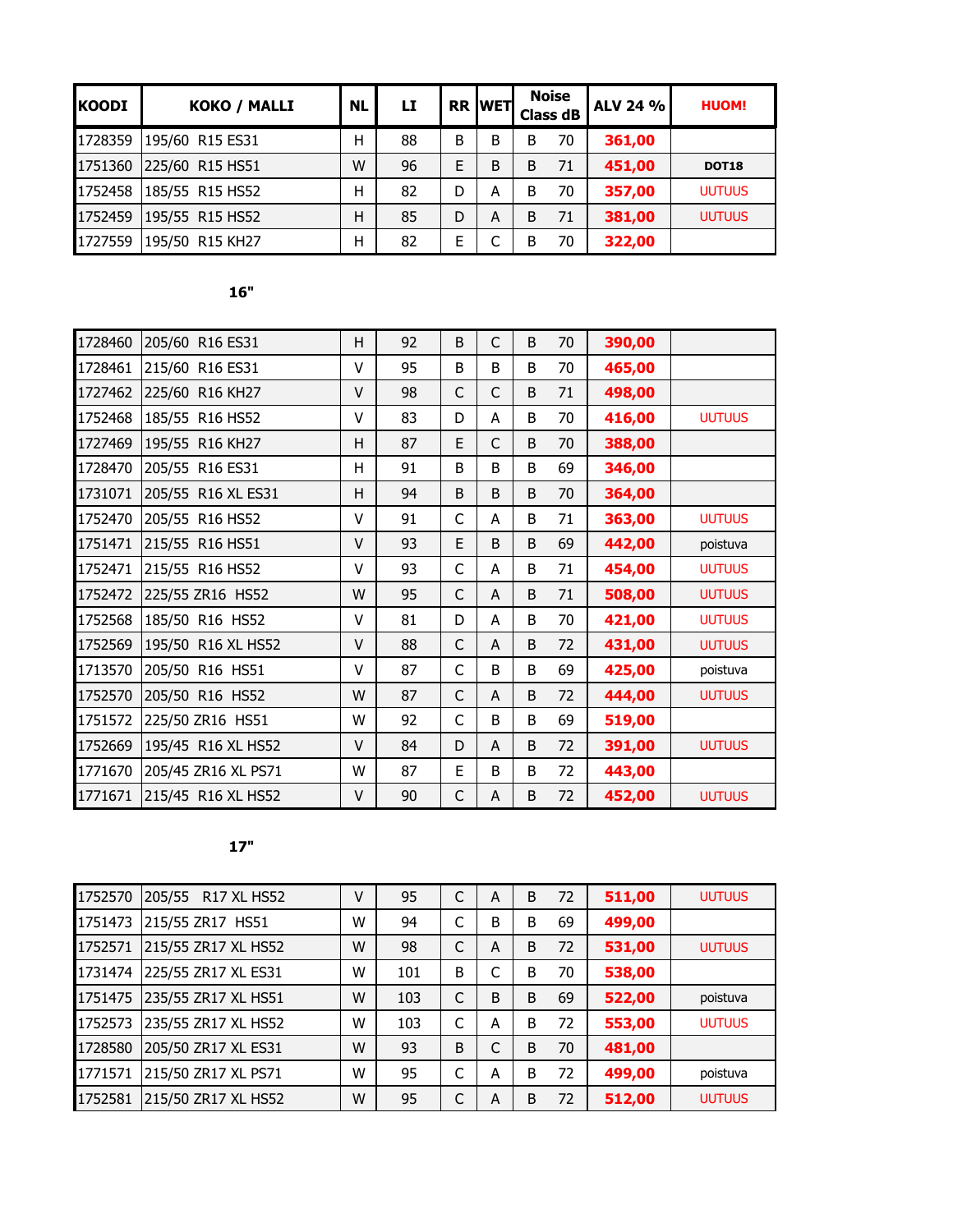| <b>KOODI</b> | KOKO / MALLI        | <b>NL</b> | LI |   | <b>RR WET</b> |   | <b>Noise</b><br><b>Class dB</b> | ALV 24 % | <b>HUOM!</b>  |
|--------------|---------------------|-----------|----|---|---------------|---|---------------------------------|----------|---------------|
| 1771573      | 225/50 ZR17 XL PS71 | Y         | 98 | C | A             | B | 72                              | 541,00   |               |
| 1871671      | 215/45 ZR17 XL PS71 | Y         | 91 | C | A             | B | 72                              | 460,00   | poistuva      |
| 1752671      | 215/45 ZR17 XL HS52 | W         | 91 | C | A             | B | 72                              | 462,00   | <b>UUTUUS</b> |
| 1752672      | 225/45 ZR17 HS52    | W         | 91 | C | A             | B | 71                              | 424,00   | <b>UUTUUS</b> |
| 1752673      | 235/45 ZR17 XL HS52 | W         | 97 | C | A             | B | 72                              | 473,00   | <b>UUTUUS</b> |
| 1771674      | 245/45 ZR17 XL PS71 | Y         | 99 | C | A             | B | 72                              | 629,00   |               |
| 1771770      | 205/40 ZR17 XL PS71 | Y         | 84 | E | A             | B | 72                              | 463,00   |               |
| 1771675      | 245/40 ZR17 XL PS71 | Υ         | 95 | E | A             | B | 72                              | 568,00   |               |
| 1771676      | 255/40 ZR17 PS71    | W         | 94 | E |               | B | 71                              | 681,00   |               |

| 1871681 | 215/45 ZR18 XL PS71 | Y | 93  | E  | B | B | 72 | 533,00 | <b>DOT18</b>  |
|---------|---------------------|---|-----|----|---|---|----|--------|---------------|
| 1871682 | 225/45 ZR18 XL PS71 | Υ | 95  | E  | A | В | 72 | 597,00 |               |
| 1751683 | 235/45 ZR18 XL HS51 | W | 98  | C  | B | B | 71 | 568,00 |               |
| 1752684 | 245/45 ZR18 XL HS52 | W | 100 | C  | A | B | 72 | 610,00 | <b>UUTUUS</b> |
| 1871685 | 255/45 ZR18 XL PS71 | Υ | 103 | C  | A | B | 71 | 697,00 |               |
| 1871687 | 275/45 ZR18 PS71    | Υ | 103 | E  | A | B | 72 | 789,00 |               |
| 1771782 | 225/40 ZR18 XL PS71 | Y | 92  | E. | A | B | 72 | 513,00 |               |
| 1871783 | 235/40 ZR18 XL PS71 | Υ | 95  | E  | A | B | 72 | 591,00 |               |
| 1831784 | 245/40 ZR18 XL PS71 | Y | 97  | E  | A | B | 72 | 645,00 |               |
| 1791785 | 255/40 ZR18 XL PS91 | Υ | 99  | D  | A | B | 72 | 686,00 | <b>UUTUUS</b> |
| 1791787 | 275/40 ZR18 XL PS91 | Y | 103 | E. | A | B | 72 | 823,00 | <b>UUTUUS</b> |
| 1871882 | 225/35 ZR18 XL PS71 | Υ | 87  | E  | A | B | 72 | 535,00 | <b>DOT18</b>  |
| 1871884 | 245/35 ZR18 XL PS71 | Y | 92  | E  | A | B | 72 | 582,00 | <b>DOT18</b>  |
| 1871885 | 255/35 ZR18 XL PS71 | Υ | 94  | E  | A | B | 72 | 617,00 |               |
| 1871886 | 265/35 ZR18 XL PS71 | Y | 97  | E  | A | B | 72 | 660,00 |               |
| 1891887 | 275/35 ZR18 XL PS91 | Υ | 99  | E  | A | B | 72 | 765,00 |               |
| 1771888 | 285/35 ZR18 XL PS71 | Y | 101 | E  | A | B | 74 | 833,00 | <b>UUTUUS</b> |

|         | 1871692 225/45 ZR19 XL PS71 |   | 96  | E | А | B | 72 | 651,00 |               |
|---------|-----------------------------|---|-----|---|---|---|----|--------|---------------|
| 1891693 | 235/45 R19 HP71             | Н | 95  | E | В | B | 71 | 633,00 |               |
| 1737694 | 245/45 ZR19 PS71            | W | 98  | E | А | B | 71 | 681,00 | poistuva      |
| 1791694 | 245/45 ZR19 XL PS91         |   | 102 | D | Α | B | 72 | 703,00 | <b>UUTUUS</b> |
|         | 1791666 255/45 ZR19 XL PS91 | v | 104 | E | А | B | 73 | 739,00 |               |
| 1791792 | 225/40 ZR19 XL PS91         |   | 93  | D | А | B | 72 | 670,00 | <b>UUTUUS</b> |
| 1871793 | 235/40 ZR19 XL PS71         | v | 96  | E | А | B | 72 | 619,00 |               |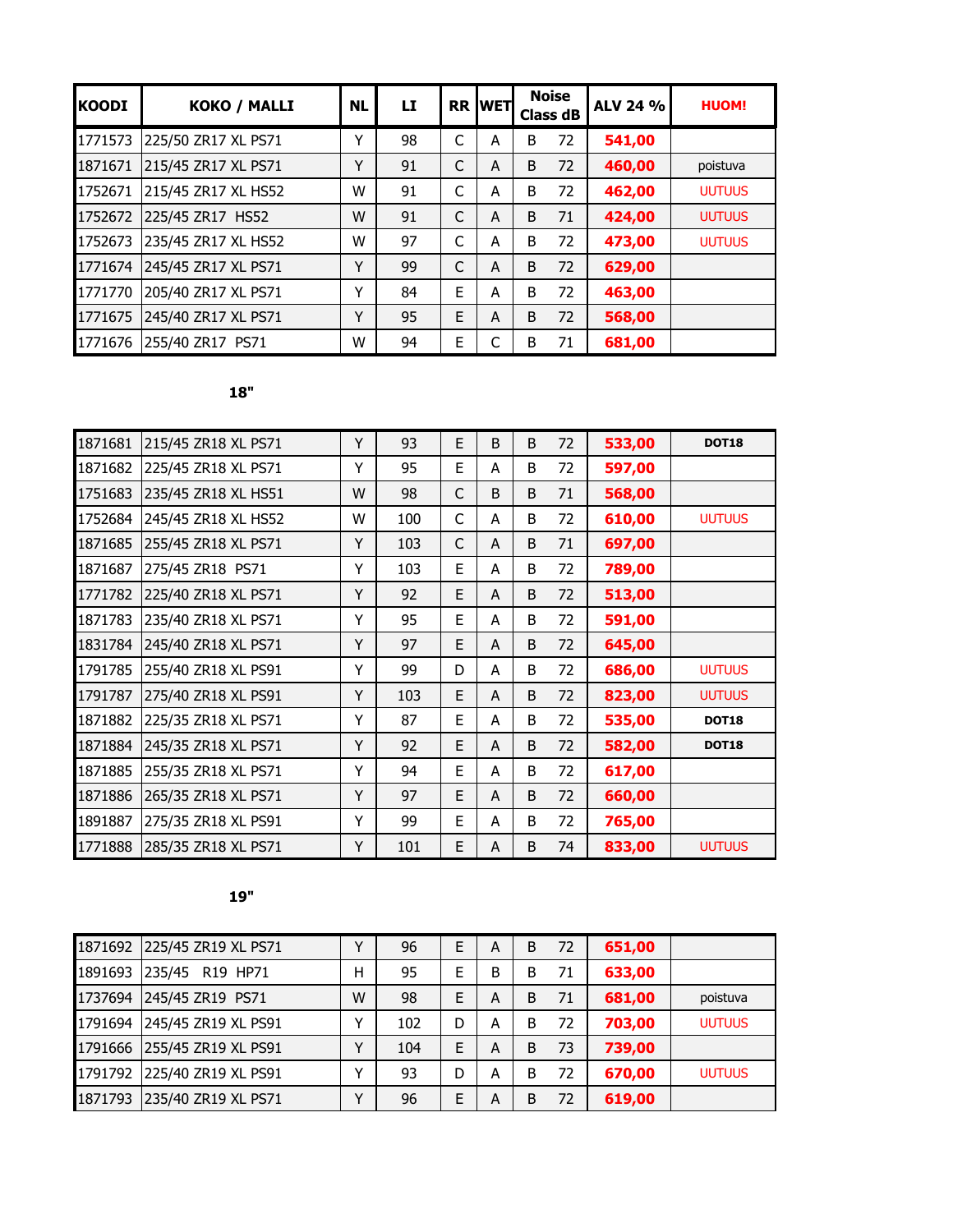| <b>KOODI</b> | KOKO / MALLI        | <b>NL</b> | LI  |    | <b>RR WET</b> |   | <b>Noise</b><br><b>Class dB</b> | ALV 24 % | <b>HUOM!</b>  |
|--------------|---------------------|-----------|-----|----|---------------|---|---------------------------------|----------|---------------|
| 1871794      | 245/40 ZR19 XL PS71 | Y         | 98  | E  | A             | B | 72                              | 686,00   |               |
| 1791795      | 255/40 ZR19 XL PS91 | Y         | 100 | E  | B             | B | 73                              | 679,00   |               |
| 1871797      | 275/40 R19 XL PS71  | W         | 105 | C  | A             | B | 72                              | 757,00   |               |
| 1791798      | 285/40 ZR19 XL PS91 | Υ         | 107 | E  | B             | B | 73                              | 850,00   |               |
| 1871892      | 225/35 ZR19 XL PS71 | Y         | 88  | E  | A             | B | 72                              | 557,00   |               |
| 1791893      | 235/35 ZR19 XL PS91 | Υ         | 91  | E  | A             | B | 72                              | 640,00   |               |
| 1871894      | 245/35 ZR19 XL PS71 | Y         | 93  | E  | A             | B | 72                              | 682,00   |               |
| 1871895      | 255/35 ZR19 XL PS71 | Y         | 96  | E  | A             | B | 73                              | 696,00   |               |
| 1791896      | 265/35 ZR19 XL PS91 | Υ         | 98  | D  | A             | B | 71                              | 704,00   | <b>UUTUUS</b> |
| 1871897      | 275/35 ZR19 XL PS71 | Y         | 100 | E. | A             | B | 72                              | 803,00   |               |
| 1791898      | 285/35 ZR19 XL PS91 | Y         | 103 | E  | A             | B | 73                              | 779,00   | <b>DOT19</b>  |
| 1791899      | 295/35 ZR19 XL PS71 | Y         | 104 | C  | A             | B | 74                              | 914,00   | <b>UUTUUS</b> |
| 1737994      | 245/30 ZR19 XL PS71 | Υ         | 89  | E  | A             | B | 72                              | 467,00   | <b>DOT17</b>  |
| 1871995      | 255/30 ZR19 XL PS91 | Y         | 91  | F  | A             | B | 73                              | 785,00   |               |
| 1871996      | 265/30 ZR19 XL PS71 | Y         | 93  | E  | A             | B | 72                              | 784,00   | poistuva      |
| 1891996      | 265/30 ZR19 XL PS91 | Υ         | 93  | E  | B             | B | 73                              | 791,00   |               |
| 1737997      | 275/30 ZR19 XL PS71 | Υ         | 96  | E  | A             | B | 72                              | 846,00   |               |
| 1791998      | 285/30 ZR19 XL PS91 | Υ         | 98  | E  | A             | A | 71                              | 870,00   | <b>UUTUUS</b> |
| 1871999      | 295/30 ZR19 XL PS71 | Υ         | 100 | E  | A             | B | 74                              | 778,00   |               |

| 1871603 | 235/45<br><b>R20 XL PS71</b> | W | 100 | E  | A | B | 72 | 628,00 |               |
|---------|------------------------------|---|-----|----|---|---|----|--------|---------------|
| 1871704 | 245/40 ZR20 XL PS71          | Υ | 99  | E. | A | B | 72 | 747,00 |               |
| 1791705 | 255/40 ZR20 XL PS91          | Υ | 101 | E. | A | B | 73 | 790,00 |               |
| 1771707 | 275/40 R20 XL PS71           | Y | 106 | C  | A | B | 73 | 752,00 | <b>UUTUUS</b> |
| 1791993 | 235/35 ZR20 XL PS91          | Υ | 92  | E. | A | B | 72 | 724,00 |               |
| 1871994 | 245/35 ZR20 XL PS71          | Y | 95  | E. | A | B | 72 | 723,00 |               |
| 1771995 | 255/35 ZR20 XL PS71          | Y | 97  | Е  | A | B | 72 | 792,00 | <b>UUTUUS</b> |
| 1791996 | 265/35 ZR20 XL PS91          | Y | 99  | E  | A | B | 73 | 891,00 |               |
| 1771997 | 275/35 ZR20 XL PS71          | Υ | 102 | C  | A | B | 72 | 785,00 |               |
| 1771998 | 285/35 ZR20 XL PS91          | Υ | 104 | E. | A | B | 73 | 913,00 | <b>UUTUUS</b> |
| 1771999 | 295/35 ZR20 XL PS91          | Y | 105 | E. | A | B | 73 | 947,00 | <b>UUTUUS</b> |
| 1871903 | 235/30 ZR20 XL PS71          | Y | 88  | E. | A | B | 72 | 788,00 |               |
| 1871904 | 245/30 ZR20 XL PS71          | Υ | 90  | E  | A | B | 72 | 767,00 |               |
| 1871905 | 255/30 ZR20 XL PS71          | Y | 92  | E. | A | B | 73 | 774,00 |               |
| 1871907 | 275/30 ZR20 XL PS71          | Υ | 97  | E  | A | B | 72 | 852,00 |               |
| 1791908 | 285/30 ZR20 XL PS91          | Υ | 99  | E. | A | B | 73 | 831,00 |               |
| 1871909 | 295/30 ZR20 XL PS91          | Y | 101 | E  | A | A | 71 | 811,00 |               |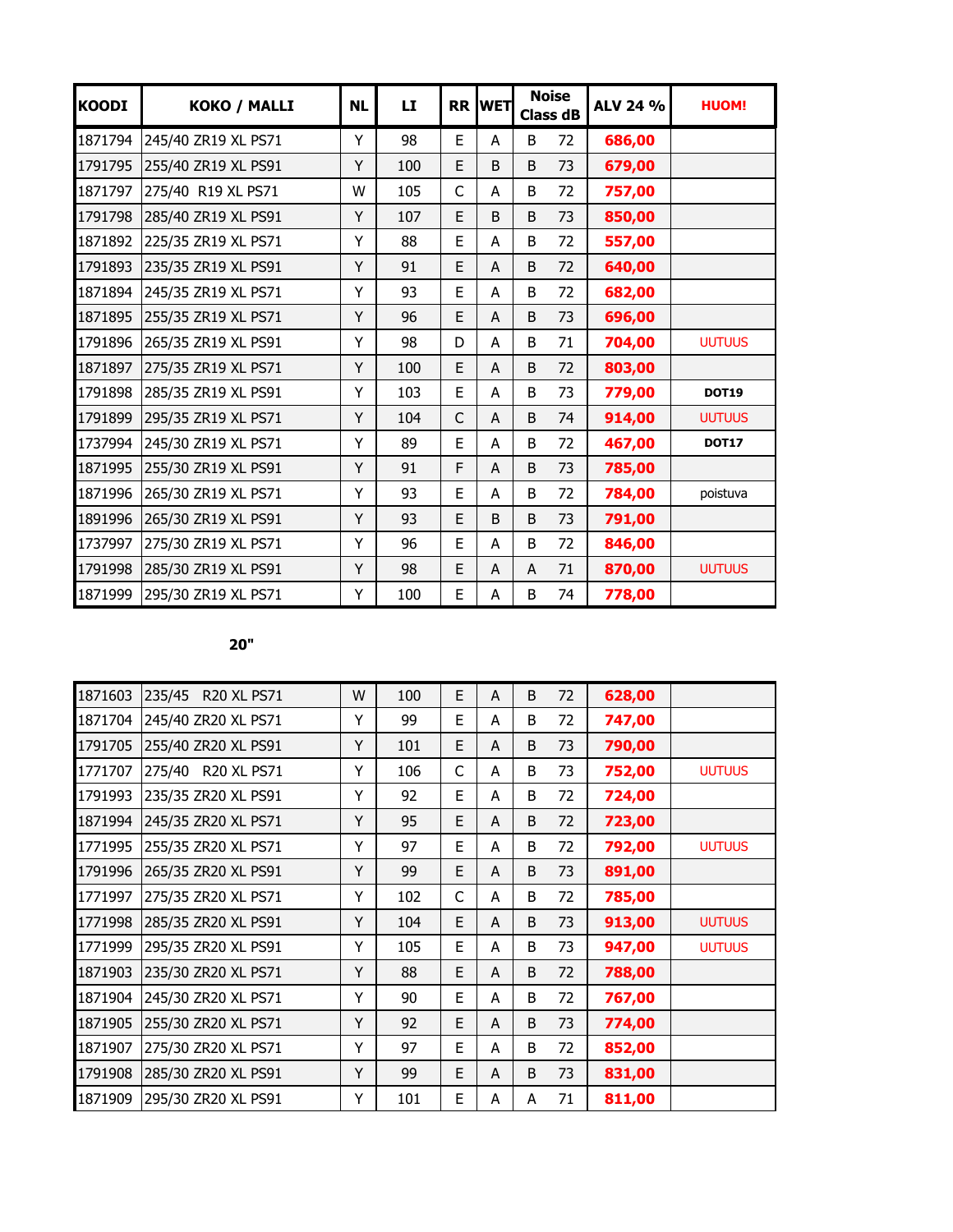| IKOODI | <b>KOKO / MALLI</b>         | <b>NL</b> | <b>TER WET Class dB I</b> |  | <b>Noise</b> | <b>ALV 24 %</b> | <b>HUOM!</b> |
|--------|-----------------------------|-----------|---------------------------|--|--------------|-----------------|--------------|
|        | 1791910 305/30 ZR20 XL PS91 |           | 103                       |  | 75           | 807.00          |              |

| $-1$<br>90,<br>- <i>1</i> v | DCO <sub>1</sub><br>$\mathbf{v}$<br>73U<br><b>LOAT</b><br>LNLI<br>∧∟ | $\mathbf{v}$ | 98 | $\overline{\phantom{a}}$ |  | $-$ |  |
|-----------------------------|----------------------------------------------------------------------|--------------|----|--------------------------|--|-----|--|

**SUV** 

 $16"$ 

| 1871161 | 215/70 R16 HP71         | н | 100 | D | D | B | 71 | 483,00 | <b>UUTUUS</b> |
|---------|-------------------------|---|-----|---|---|---|----|--------|---------------|
|         | 1871162 225/70 R16 HP71 | н | 103 | D |   | B | 71 | 511,00 | <b>UUTUUS</b> |
| 1871163 | 235/70 R16 XL HP71      | н | 109 | E | E | B | 71 | 550,00 |               |
| 1871164 | 245/70 R16 HP71         | Н | 107 | C |   | B | 71 | 550,00 | <b>UUTUUS</b> |
| 1791363 | 215/65 R16 HP91         | н | 98  | E |   | B | 71 | 443,00 |               |
| 1871265 | 255/65 R16 HP71         | ٧ | 109 | E |   | B | 72 | 589,00 |               |
| 1791463 | 235/60 R16 HP91         | Н | 100 | E |   | B | 71 | 485,00 |               |

| 1752271 | 215/65 R17 HS52    | ۷ | 99  | C | B | B | 71 | 484,00 | <b>UUTUUS</b> |
|---------|--------------------|---|-----|---|---|---|----|--------|---------------|
| 1871272 | 225/65 R17 HP71    | v | 102 | E | C | B | 71 | 568,00 |               |
| 1871273 | 235/65 R17 HP71    | ۷ | 104 | C | C | B | 71 | 534,00 |               |
| 1871274 | 245/65 R17 HP71    | ٧ | 107 | C | C | B | 71 | 545,00 |               |
| 1791375 | 255/65 R17 HP91    | v | 110 | C | C | B | 71 | 653,00 |               |
| 1791376 | 265/65 R17 HP91    | ٧ | 112 | С | B | B | 72 | 727,00 |               |
| 1791378 | 285/65 R17 HP91    | н | 116 | C | B | B | 73 | 703,00 |               |
| 1833471 | 215/60 R17 XL KL33 | v | 100 | E | E | B | 71 | 545,00 | poistuva      |
| 1871461 | 215/60 R17 XL HS52 | v | 100 | C | B | B | 72 | 568,00 | <b>UUTUUS</b> |
| 1833472 | 225/60 R17 KL33    | н | 99  | C | B | B | 71 | 571,00 | poistuva      |
| 1781462 | 225/60 R17 HP71    | v | 99  | E | C | B | 71 | 612,00 | <b>UUTUUS</b> |
| 1871463 | 235/60 R17 HP71    | v | 102 | C | E | B | 71 | 578,00 |               |
| 1791475 | 255/60 R17 HP91    | V | 106 | C | С | B | 71 | 628,00 |               |

|    | -- |
|----|----|
| n, |    |
|    |    |

| 1871383 235/65 R18 XL HP71 | 110 |   | B | 547.00 | <b>UUTUUS</b> |
|----------------------------|-----|---|---|--------|---------------|
| 1871482 225/60 R18 XL HP71 | 104 |   | B | 657.00 |               |
| 1871483 235/60 R18 XL HP71 | 107 | B | B | 647.00 |               |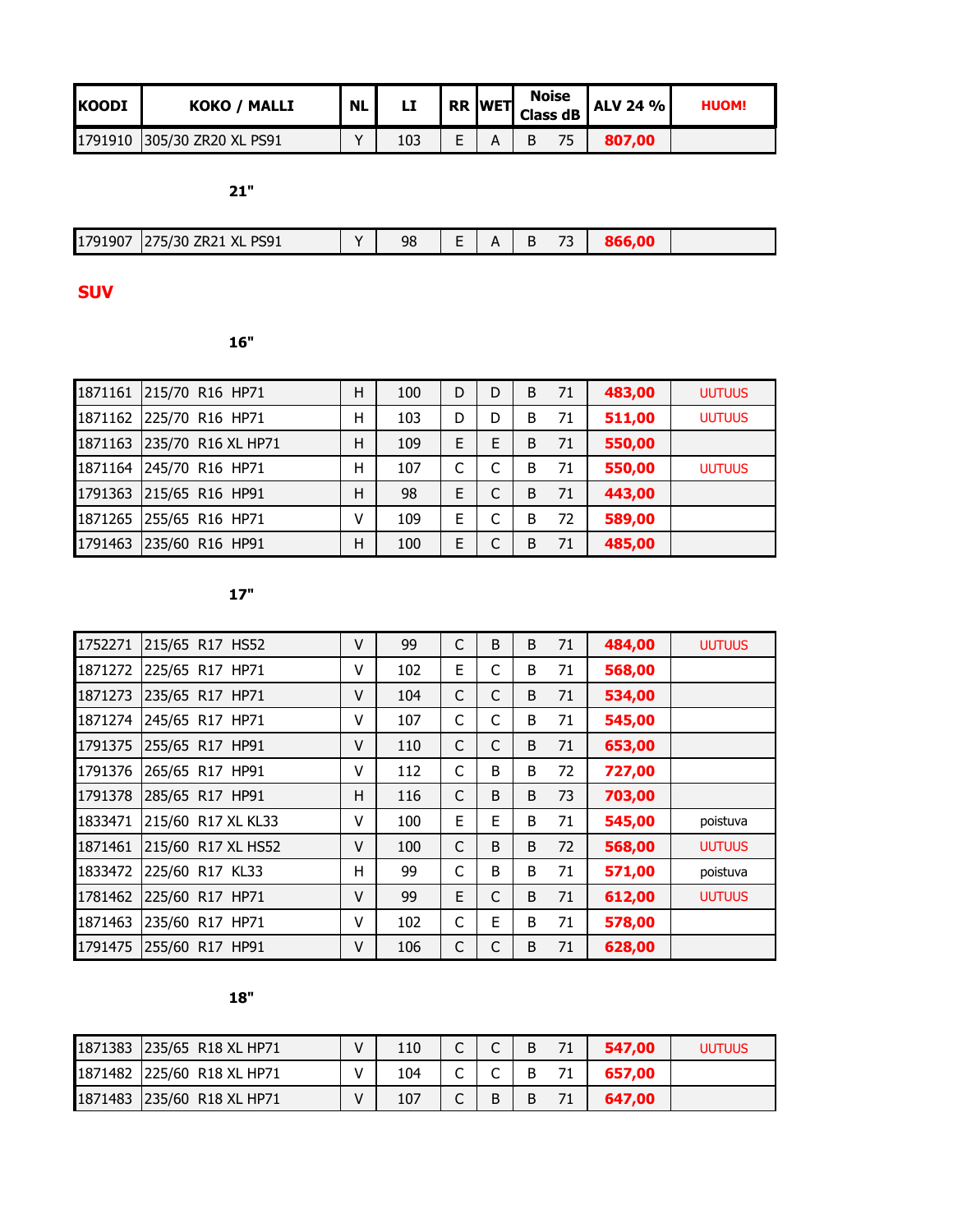| <b>KOODI</b> | <b>KOKO / MALLI</b> | <b>NL</b> | LI. |    | <b>RR IWET</b> |   | <b>Noise</b><br><b>Class dB</b> | ALV 24 % | <b>HUOM!</b>  |
|--------------|---------------------|-----------|-----|----|----------------|---|---------------------------------|----------|---------------|
| 1833484      | 245/60 R18 KL33     | Т         | 105 | C  | B              | B | 71                              | 588,00   | <b>DOT18</b>  |
| 1871485      | 255/60 R18 HP71     | V         | 108 | E. | C              | B | 72                              | 672,00   | <b>UUTUUS</b> |
| 1871486      | 265/60 R18 HP71     | ۷         | 110 | E  | C              | B | 72                              | 715,00   | <b>UUTUUS</b> |
| 1791488      | 285/60 R18 HP91     | V         | 116 | E. | C              | B | 73                              | 579,00   |               |
| 1871581      | 215/55 R18 HP71     | v         | 95  | C  | C              | B | 71                              | 566,00   |               |
| 1871582      | 225/55 R18 HP71     | V         | 98  | E. | C              | B | 71                              | 605,00   |               |
| 1891583      | 235/55 R18 XL HP71  | v         | 104 | С  | C              | B | 71                              | 630,00   |               |
| 1891584      | 245/55 R18 HP71     | V         | 103 | E  | C              | B | 71                              | 647,00   | <b>UUTUUS</b> |
| 1871585      | 255/55 R18 XL HP71  | v         | 109 | C  | C              | B | 72                              | 651,00   |               |
| 1731581      | 215/50 R18 ES31     | н         | 92  | C  | B              | B | 71                              | 503,00   |               |
| 1871583      | 235/50 ZR18 XL PS71 | Y         | 101 | C  | A              | B | 72                              | 633,00   |               |
| 1871584      | 245/50 ZR18 PS71    | Y         | 100 | C  | A              | B | 71                              | 693,00   |               |

| 1871495 | 255/60 R19 HP71    | Η | 109 | C  | B | B | 72 | 642,00 |               |
|---------|--------------------|---|-----|----|---|---|----|--------|---------------|
| 1833590 | 225/55 R19 KL33    | Н | 99  |    | E | B | 71 | 567,00 |               |
| 1871593 | 235/55 R19 HP71    | ۷ | 101 | E. |   | B | 71 | 646,00 |               |
| 1872594 | 245/55 R19 HP71    | Н | 103 | C  | B | B | 71 | 686,00 | <b>UUTUUS</b> |
| 1872595 | 255/55 R19 XL HP71 | v | 111 | C  | B | B | 72 | 681,00 | <b>UUTUUS</b> |
| 1871693 | 235/50 R19 HP71    | Н | 99  | C  |   | B | 71 | 633,00 |               |
| 1791594 | 245/50 R19 XL HP91 | W | 105 | B  | B | B | 72 | 666,00 |               |
| 1871595 | 255/50 R19 XL HP71 | V | 107 | C  | C | B | 72 | 670,00 |               |
| 1871596 | 265/50 R19 XL HP71 | v | 110 | C  | B | B | 72 | 741,00 |               |
| 1871698 | 285/45 ZR19 HP91   | W | 107 | E  | B | B | 71 | 767,00 | <b>UUTUUS</b> |

| 1871653 | 235/55 R20 HP71     | н | 102 | E | C | B | 71 | 687,00 |  |
|---------|---------------------|---|-----|---|---|---|----|--------|--|
| 1871655 | 255/55 R20 XL HP71  | н | 110 | C | C | B | 72 | 655,00 |  |
| 1871755 | 255/50 R20 XL HP71  | ٧ | 109 | E | C | B | 72 | 723,00 |  |
| 1871756 | 265/50 R20 XL HP71  | ۷ | 111 | C | E | B | 72 | 771,00 |  |
| 1791757 | 275/50 ZR20 HP91    | W | 109 | E | B | B | 72 | 794,00 |  |
| 1791758 | 285/50 R20 HP91     | ٧ | 112 | C | B | B | 73 | 792,00 |  |
| 1792604 | 245/45 R20 XL HP91  | V | 103 | E | B | B | 73 | 677,00 |  |
| 1871605 | 255/45 R20 HP71     | Η | 101 | C |   | B | 72 | 647,00 |  |
| 1791605 | 255/45 ZR20 XL HP91 | W | 105 | E | B | B | 72 | 760,00 |  |
| 1791606 | 265/45 ZR20 XL HP91 | Y | 108 | E | B | B | 73 | 794,00 |  |
| 1791677 | 275/45 ZR20 XL HP91 | Υ | 110 | E | B | B | 72 | 802,00 |  |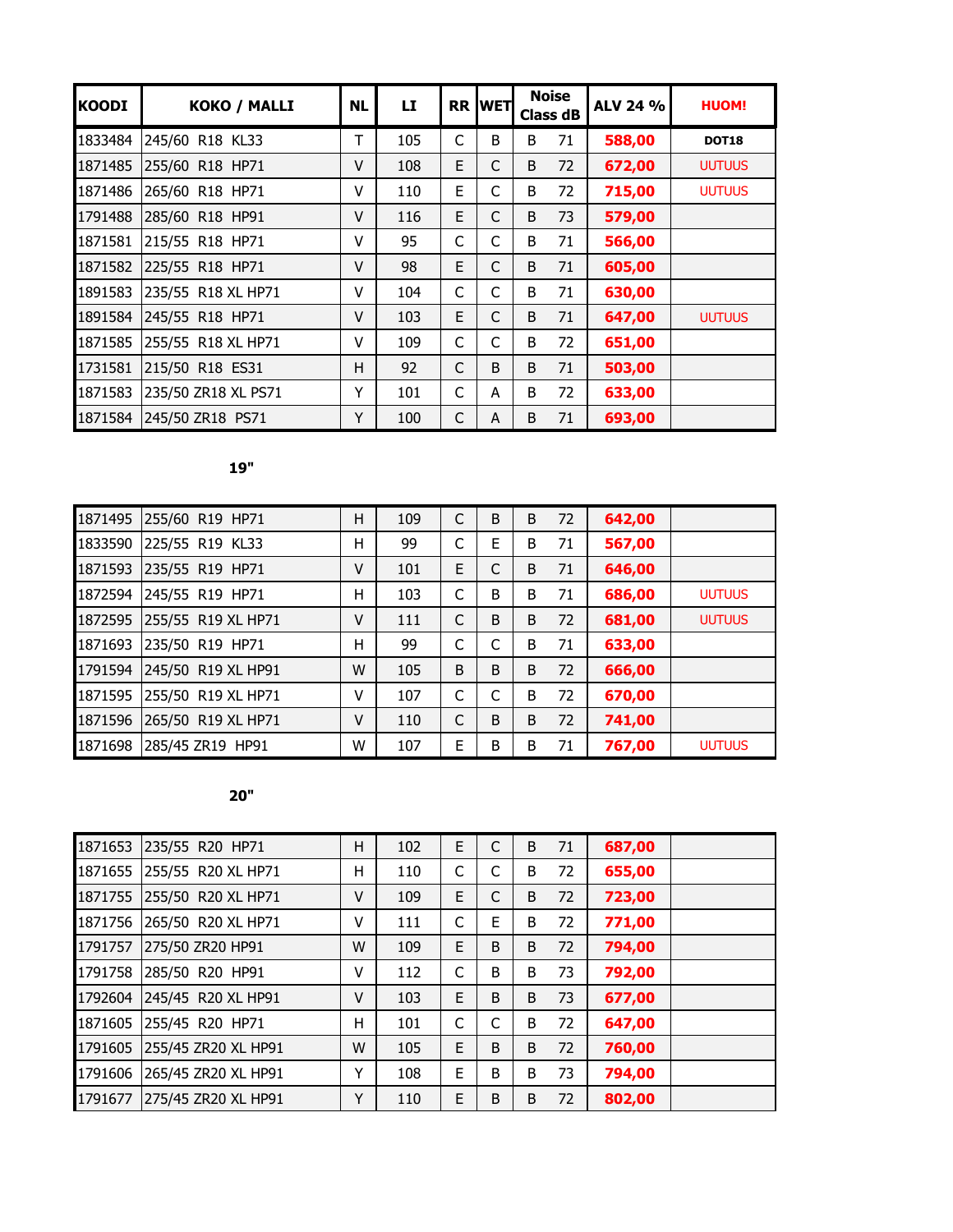| <b>KOODI</b> | KOKO / MALLI        | <b>NL</b> | LI  |   | <b>RR WET</b> |   | <b>Noise</b><br><b>Class dB</b> | <b>ALV 24 %</b> | <b>HUOM!</b> |
|--------------|---------------------|-----------|-----|---|---------------|---|---------------------------------|-----------------|--------------|
| 1871678      | 285/45 R20 XL PS71  |           | 112 |   | А             | B | 73                              | 754,00          |              |
| 1791687      | 275/40 ZR20 XL HP91 |           | 106 | F | B             | B | 72                              | 783,00          |              |
| 1791688      | 295/40 ZR20 XL HP91 |           | 110 |   | B             | B | 72                              | 695,00          | <b>DOT18</b> |
| 1791791      | 315/35 ZR20 XL HP91 |           | 110 |   | B             | В | 72                              | 946,00          |              |

| 1791877 | 275/45 ZR21 XL HP91 | v            | 110 | E |   | B | 73 | 899,00 |               |
|---------|---------------------|--------------|-----|---|---|---|----|--------|---------------|
| 1791689 | 255/40 ZR21 XL HP91 |              | 102 | E |   | B | 73 | 765,00 |               |
| 1871786 | 265/40 R21 XL PS71  | v            | 105 | C | A | B | 73 | 765,00 |               |
| 1871787 | 275/40 R21 XL PS71  | v            | 107 | ┌ | А | B | 73 | 801,00 |               |
| 1871789 | 285/40 R21 XL PS71  | $\checkmark$ | 109 | C | A | B | 73 | 817,00 |               |
| 1871891 | 315/40 ZR21 XL HP91 | v            | 115 | C | А | А | 72 | 908,00 | <b>UUTUUS</b> |
| 1871899 | 295/35 ZR21 XL HP91 | v            | 107 | Е | B | A | 72 | 924,00 |               |

## **22"**

| 1791690 275/40 ZR22 XL HP91 |   | 108 |  |  | 890,00 |               |
|-----------------------------|---|-----|--|--|--------|---------------|
| 1791691 265/35 ZR22 HP91    | W | 98  |  |  | 858,00 |               |
| 1871938 285/35 R22 XL PS71  |   | 106 |  |  | 848,00 | <b>UUTUUS</b> |

# **MAASTOAUTO**

**15"**

| 1851153 | 235/75 R15 MT51 | 110/107 |  | $\overline{\phantom{a}}$ | <b>POR</b> |
|---------|-----------------|---------|--|--------------------------|------------|
|         |                 |         |  |                          |            |

| 1851063 | 235/85 R16 MT51 | Q | 120/116 |                              |   |         | 611,00 | POR DOT18  |
|---------|-----------------|---|---------|------------------------------|---|---------|--------|------------|
| 1861060 | 205 R16 XL AT61 | S | 104     | E                            | E | 72<br>B | 457,00 | $M+S$      |
| 1851062 | 225/75 R16 MT51 | Q | 115/112 | $\qquad \qquad$              |   |         | 667,00 | <b>POR</b> |
| 1851064 | 245/75 R16 MT51 | Q | 120/116 |                              |   |         | 725,00 | <b>POR</b> |
| 1851264 | 245/70 R16 MT51 | Q | 118/115 | $\qquad \qquad \blacksquare$ |   |         | 680,00 | POR DOT18  |
| 1851265 | 255/70 R16 MT51 | Q | 115/112 | $\overline{\phantom{a}}$     |   |         | 680,00 | POR DOT18  |
| 1851266 | 265/70 R16 MT51 | Q | 117/114 |                              |   |         | 649,00 | <b>POR</b> |
| 1861266 | 265/70 R16 AT61 | т | 112     | E                            | F | 72<br>B | 566,00 | $M+S$      |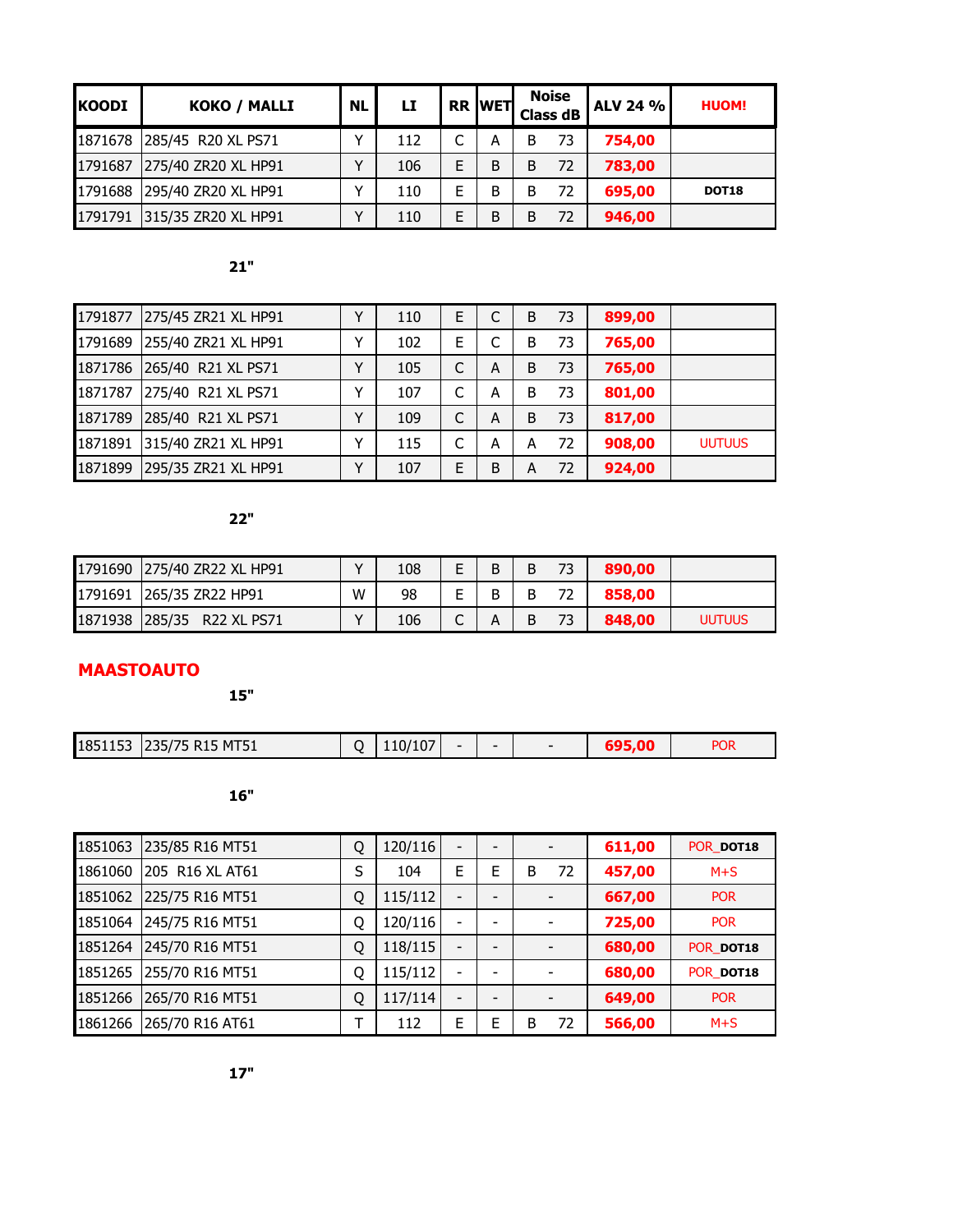| <b>KOODI</b> | KOKO / MALLI    | <b>NL</b> | LI      |                 | <b>RR WET</b> | <b>Noise</b><br><b>Class dB</b> | ALV 24 % | <b>HUOM!</b>      |
|--------------|-----------------|-----------|---------|-----------------|---------------|---------------------------------|----------|-------------------|
| 1851364      | 245/70 R17 MT51 | Q         | 119/116 |                 |               |                                 | 841,00   | <b>POR</b>        |
| 1871366      | 265/70 R17 MT71 | Q         | 121/118 |                 |               |                                 | 747,00   | <b>POR UUTUUS</b> |
| 1851368      | 285/70 R17 MT51 | Q         | 121/118 | $\qquad \qquad$ |               |                                 | 818,00   | <b>POR</b>        |
| 1871370      | 315/70 R17 KL71 | Q         | 121/118 |                 |               |                                 | 986,00   | <b>POR</b>        |
| 1861366      | 265/65 R17 AT61 | Т         | 112     | E               | E             | 72<br>B                         | 630,00   | $M+S$             |
| 1851466      | 265/65 R17 MT51 | Q         | 120/117 |                 |               |                                 | 699,00   | <b>POR</b>        |
| 1851367      | 275/65 R17 MT51 | Q         | 121/118 |                 |               |                                 | 719,00   | <b>POR</b>        |

| 1851486 | 265/60 R18 MT51 | 'lib | - |  | <b>POR</b> |
|---------|-----------------|------|---|--|------------|
|         |                 |      |   |  |            |

# **MAASTOAUTO / tuumakoot**

**15"**

| 1851031 31 x 10.5 R15 MT51 | Q | 109 |   | $\overline{\phantom{a}}$ | 740.00 | <b>POR</b> |
|----------------------------|---|-----|---|--------------------------|--------|------------|
| 1871031 31 x 10.5 R15 KL71 | 0 | 109 | - |                          | 694,00 | <b>POR</b> |
| 1851033 33 x 12.5 R15 MT51 |   | 108 | - | $\overline{\phantom{0}}$ | 758,00 | <b>POR</b> |
| 1871033 33 x 12.5 R15 KL71 | 0 | 108 | - |                          | 758,00 | <b>POR</b> |
| 1871035 35 x 12.5 R15 KL71 | Q | 113 |   |                          | 886,00 | <b>POR</b> |

**20"**

| 14<br>-<br>-<br>-- - | 1871233 | 33 x 12.5 R20 KL71 |  |  |  |  |  |  | <b>POR</b> |
|----------------------|---------|--------------------|--|--|--|--|--|--|------------|
|----------------------|---------|--------------------|--|--|--|--|--|--|------------|

# **PAKETTIAUTO**

**12"**

| 88/86<br>1853025<br>155<br>n.<br>ככשוו<br>◝◝∸<br>ັບ<br>-<br>. . |
|-----------------------------------------------------------------|
|-----------------------------------------------------------------|

| 1853035 | 155  | R13 C8 KC53 | R | 90/88 | -<br>-<br>- |        | -- | 2.00 | uutuus |
|---------|------|-------------|---|-------|-------------|--------|----|------|--------|
| 1853037 | 1175 | R13 C6 KC53 | D | 94/92 | -<br>-<br>- | Е<br>- | -- |      |        |